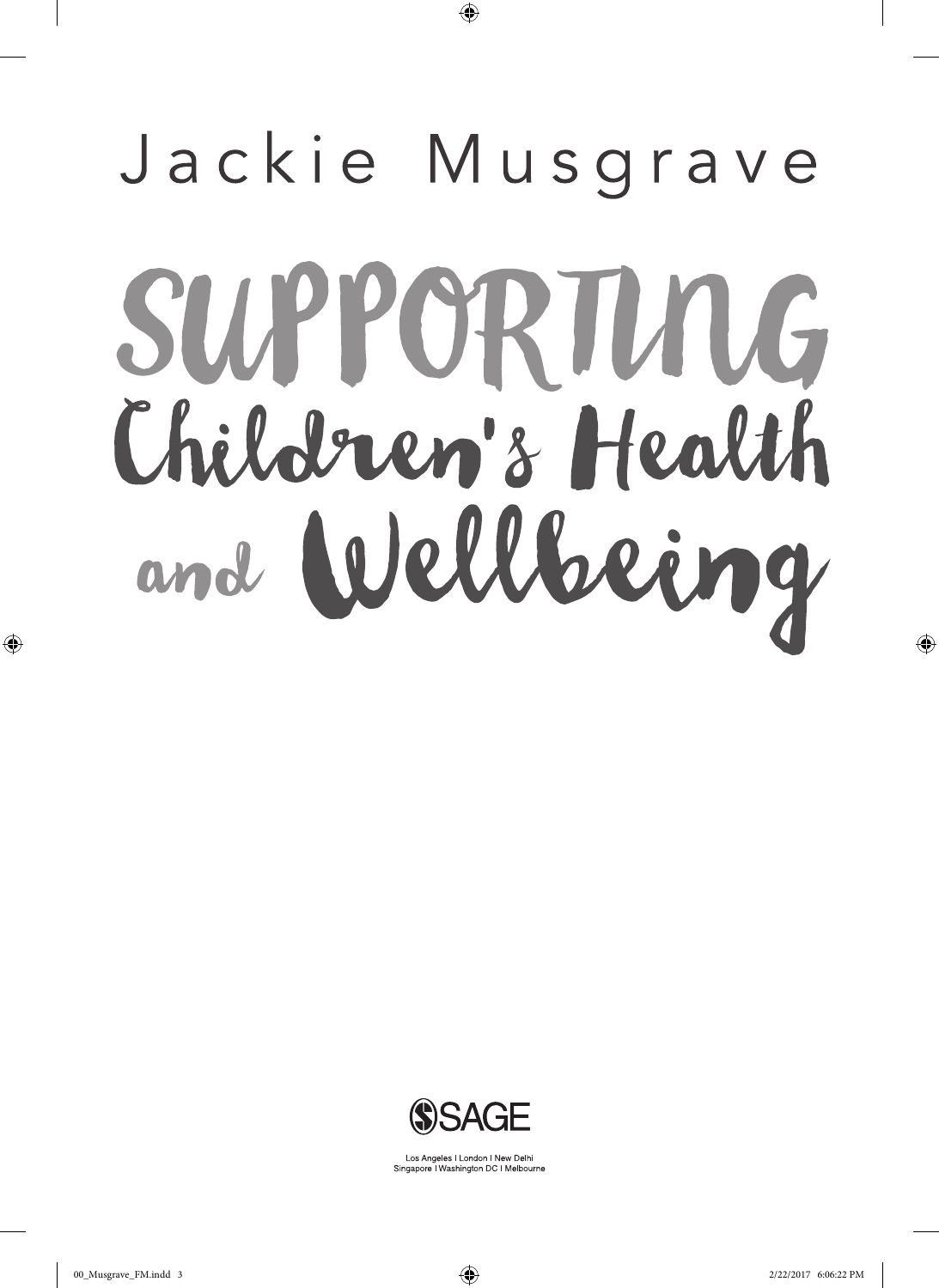

Los Angeles | London | New Delhi Singapore | Washington DC | Melbourne

SAGE Publications Ltd 1 Oliver's Yard 55 City Road London EC1Y 1SP

SAGE Publications Inc. 2455 Teller Road Thousand Oaks, California 91320

SAGE Publications India Pvt Ltd B 1/I 1 Mohan Cooperative Industrial Area Mathura Road New Delhi 110 044

SAGE Publications Asia-Pacific Pte Ltd 3 Church Street #10-04 Samsung Hub Singapore 049483

Associate editor: George Knowles Production editor: Nicola Marshall Project manager: Jeanette Graham Copyeditor: Sharon Cawood Proofreader: Rosemary Campbell

Marketing manager: Dilhara Attygalle

Typeset by: C&M Digitals (P) Ltd, Chennai, India

Editor: Jude Bowen

⊕

Indexer: Anne Solamito

Printed in the UK

Cover design: Wendy Scott

Jackie Musgrave 2017

First published 2017

 $\bigoplus$ 

Apart from any fair dealing for the purposes of research or private study, or criticism or review, as permitted under the Copyright, Designs and Patents Act, 1988, this publication may be reproduced, stored or transmitted in any form, or by any means, only with the prior permission in writing of the publishers, or in the case of reprographic reproduction, in accordance with the terms of licences issued by the Copyright Licensing Agency. Enquiries concerning reproduction outside those terms should be sent to the publishers.

#### **Library of Congress Control Number: 2017933081**

#### **British Library Cataloguing in Publication data**

A catalogue record for this book is available from the British Library

ISBN 978-1-4739-3032-2 (pbk)

At SAGE we take sustainability seriously. Most of our products are printed in the UK using FSC papers and boards. When we print overseas we ensure sustainable papers are used as measured by the PREPS grading system. We undertake an annual audit to monitor our sustainability.

⊕

ISBN 978-1-4739-3031-5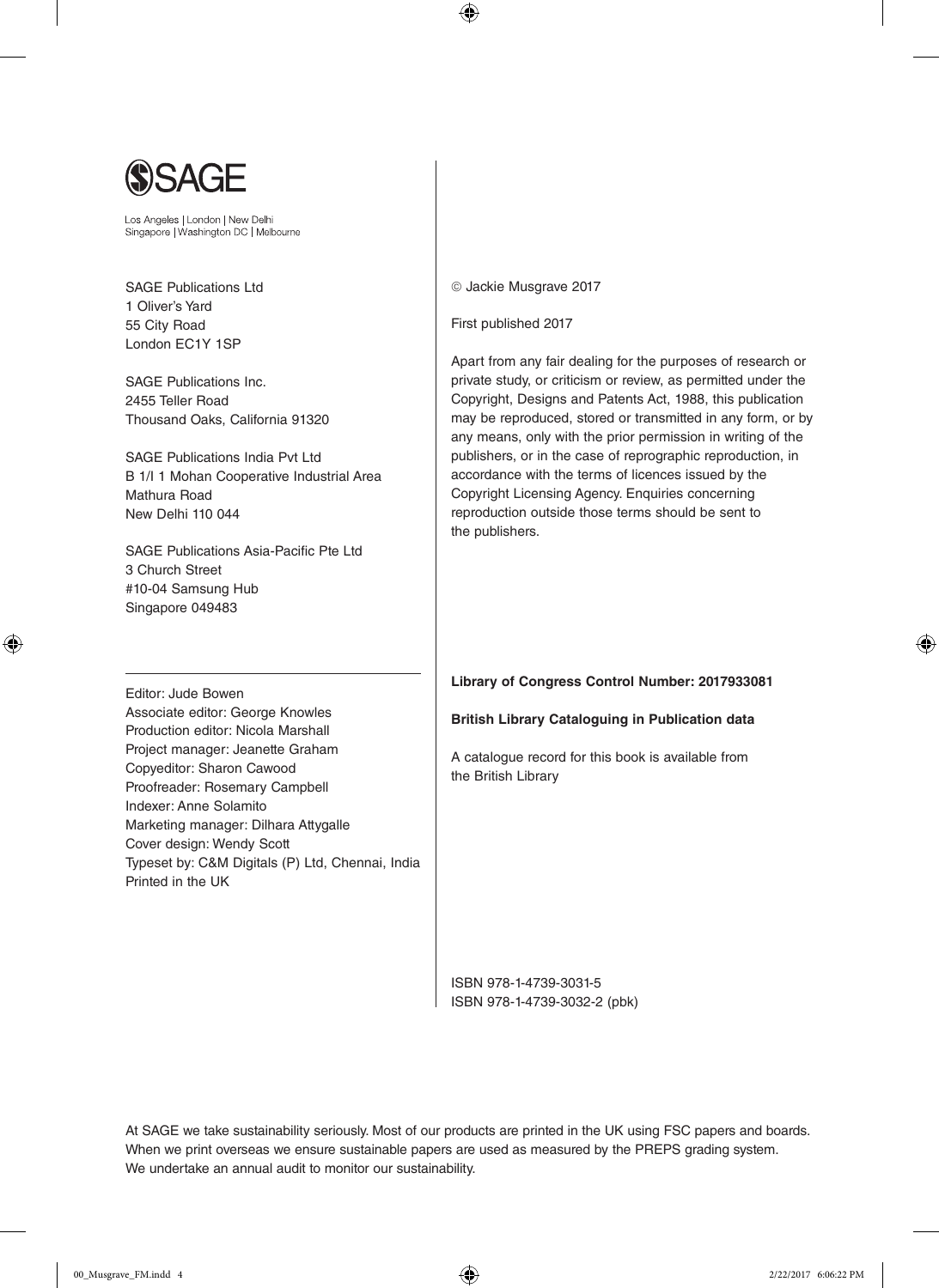# ENTS

 $\bigoplus$ 

|              | About the author                                             | X              |
|--------------|--------------------------------------------------------------|----------------|
|              | Acknowledgements                                             | хi             |
| $\mathbf{1}$ | Children's health is every professional's responsibility     | 1              |
|              | Introduction                                                 | 1              |
|              | Defining health                                              | $\mathbf 2$    |
|              | Defining wellbeing                                           | 3              |
|              | Children's health and wellbeing: a personal view             | 3              |
|              | The link between health and wellbeing                        | $\overline{4}$ |
|              | Determinants of health                                       | $\overline{4}$ |
|              | Theory into practice: bringing it all together               | 8              |
|              | 2 Historical perspectives and contemporary issues related to |                |
|              | child health                                                 | 9              |
|              | Introduction                                                 | 9              |
|              | Historical overview of child health                          | 10             |
|              | Contemporary issues in child health                          | 15             |
|              |                                                              |                |
|              | 3 Current government policy and legislation                  | 25             |
|              | Introduction: Why is understanding policy important?         | 25             |
|              | Policy and legislation for children's health and wellbeing   | 26             |
|              | Context of health policy for children in the UK              | 34             |
|              | Child health policy for specific conditions and groups       | 37             |
|              | Implications for practice                                    | 41             |
|              | 4 The importance of early intervention and collaborative     |                |
|              | integrated working                                           | 44             |
|              | Early intervention                                           | 44             |
|              | Collaborative integrated working                             | 48             |
|              |                                                              |                |
| 5            | Supporting the child and the family                          | 59             |
|              | The role of the practitioner                                 | 59             |
|              | Working with parents                                         | 65             |

 $\overline{\phantom{a}}$ 

 $\bigoplus$ 

 $\overline{\phantom{a}}$ 

 $\bigoplus$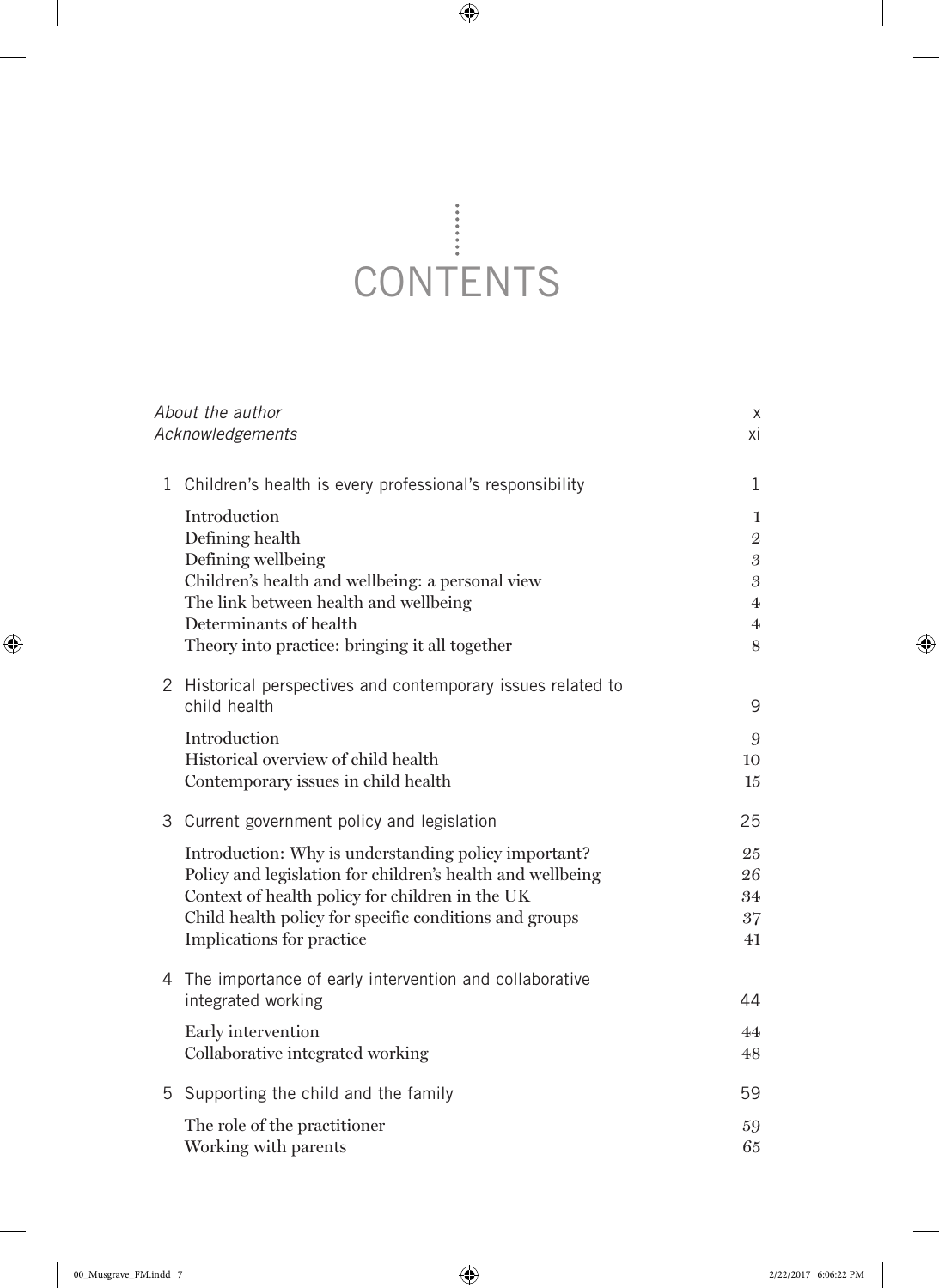# viii SUPPORTING CHILDREN'S HEALTH AND WELLBEING

 $\overline{\phantom{a}}$ 

 $\bigoplus$ 

 $\bigoplus$ 

| Including the child<br>Policy and legislation<br>The role of the student practitioner in supporting children's health<br>Working with other professionals<br>Play as health promotion<br>Making transitions<br>Looking after yourself | 69<br>69<br>69<br>71<br>71<br>72<br>73 |
|---------------------------------------------------------------------------------------------------------------------------------------------------------------------------------------------------------------------------------------|----------------------------------------|
| 6 Social and emotional wellbeing and mental health                                                                                                                                                                                    | 75                                     |
| Introduction                                                                                                                                                                                                                          | 75                                     |
| Rationale for promoting positive social and emotional wellbeing                                                                                                                                                                       | 76                                     |
| Measuring children's wellbeing                                                                                                                                                                                                        | 78                                     |
| Research and children's wellbeing                                                                                                                                                                                                     | 79                                     |
| Mental health in children                                                                                                                                                                                                             | 80                                     |
| Setting approaches                                                                                                                                                                                                                    | 83                                     |
| Therapeutic interventions                                                                                                                                                                                                             | 84                                     |
| 7 Nutrition in childhood                                                                                                                                                                                                              | 87                                     |
| Contemporary nutrition for children                                                                                                                                                                                                   | 87                                     |
| Historical perspective                                                                                                                                                                                                                | 88                                     |
| Working with parents                                                                                                                                                                                                                  | 88                                     |
| Healthy drinking for babies and children                                                                                                                                                                                              | 89                                     |
| Legislation and policy                                                                                                                                                                                                                | 90                                     |
| Healthy eating for babies and children                                                                                                                                                                                                | 91                                     |
| Global perspective                                                                                                                                                                                                                    | 94                                     |
| Dietary restrictions                                                                                                                                                                                                                  | 94                                     |
| Contemporary issues                                                                                                                                                                                                                   | 95                                     |
| Implications for practice                                                                                                                                                                                                             | 97                                     |
| Safeguarding and children's nutrition                                                                                                                                                                                                 | 100                                    |
| 8 Infectious diseases, infestations and the acutely ill child                                                                                                                                                                         | 103                                    |
| Introduction                                                                                                                                                                                                                          | 103                                    |
| Causes of infection                                                                                                                                                                                                                   | 104                                    |
| Prevention of infection                                                                                                                                                                                                               | 104                                    |
| Infection in early years settings                                                                                                                                                                                                     | 109                                    |
| Infestations                                                                                                                                                                                                                          | 120                                    |
| An inclusive approach to preventing infection and infestation                                                                                                                                                                         | 121                                    |
| 9 Children with chronic conditions                                                                                                                                                                                                    | 123                                    |
| Defining chronic health conditions                                                                                                                                                                                                    | 123                                    |
| Managing chronic health conditions                                                                                                                                                                                                    | 127                                    |
| Legislation and policy                                                                                                                                                                                                                | 128                                    |
| Impact of a chronic condition on children                                                                                                                                                                                             | 130                                    |
| The role of the practitioner                                                                                                                                                                                                          | 131                                    |

 $\overline{\phantom{a}}$ 

 $\bigoplus$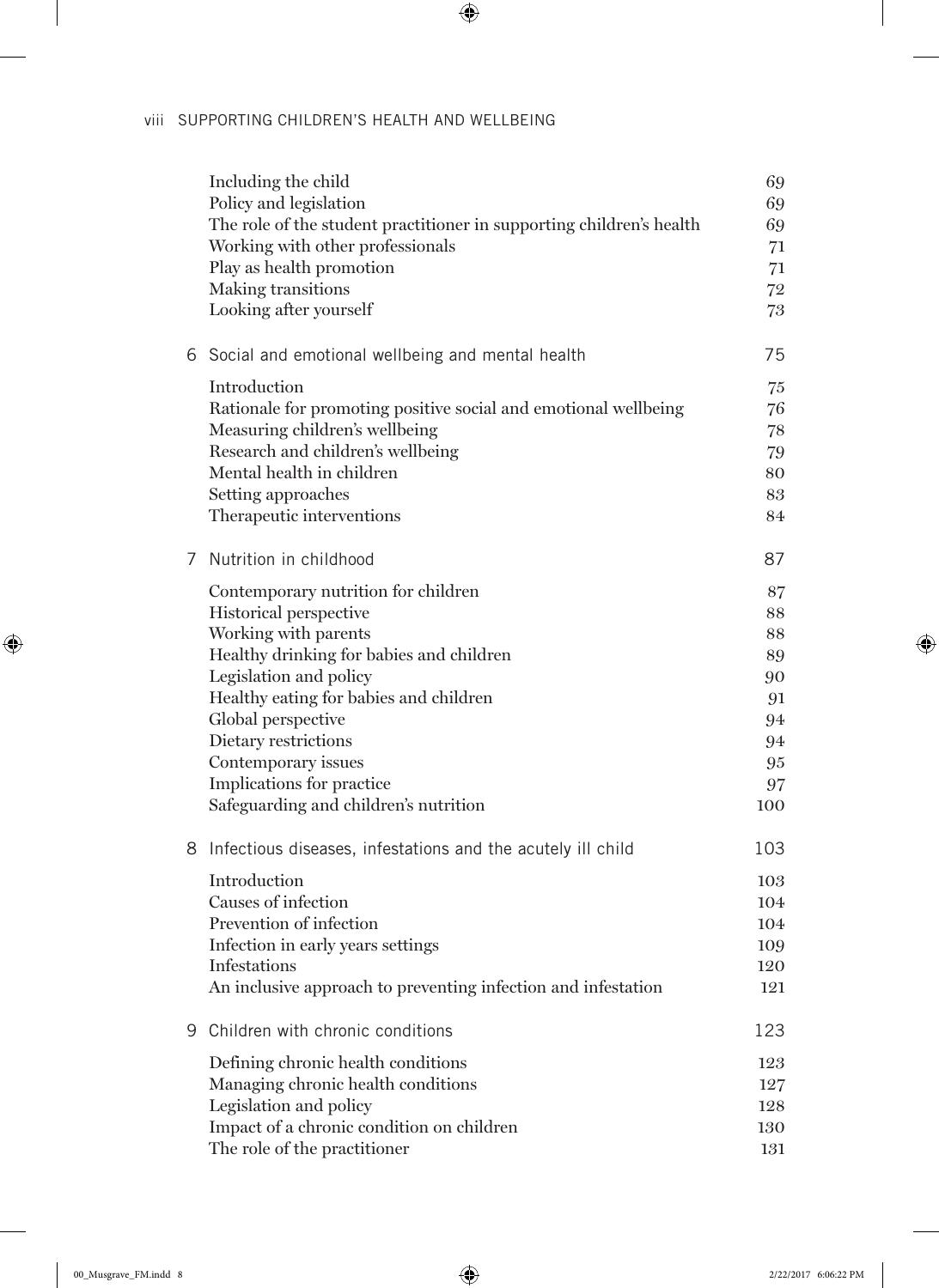# CONTENTS ix

 $\overline{\phantom{a}}$ 

 $\bigoplus$ 

|       | 10 Children with complex medical needs        | 138 |
|-------|-----------------------------------------------|-----|
|       | Introduction                                  | 138 |
|       | Causes of complex medical needs               | 138 |
|       | The unique child                              | 143 |
|       | Implications for practice                     | 145 |
|       | Including children with complex medical needs | 148 |
|       | 11 Coping with the death of a child           | 151 |
|       | Introduction                                  | 151 |
|       | Causes and numbers of death                   | 152 |
|       | Responses to the death of a child             | 153 |
|       | In the event of a child's death               | 154 |
|       | Supporting the parents and family             | 156 |
|       | Culture and religion                          | 156 |
|       | Supporting others                             | 159 |
|       | The future                                    | 160 |
|       | 12 Applying theory to practice                | 162 |
|       | Allergy                                       | 162 |
|       | Asthma                                        | 164 |
|       | <b>Breastfeeding</b> support                  | 165 |
|       | Coeliac disease                               | 166 |
|       | Dental caries                                 | 167 |
|       | Eczema                                        | 168 |
|       | Epilepsy                                      | 169 |
|       | Febrile convulsions                           | 170 |
|       | Female genital mutilation                     | 171 |
|       | Foetal Alcohol Syndrome                       | 172 |
|       | Obesity                                       | 174 |
|       | Observations and inclusion                    | 174 |
|       | Refugee children                              | 175 |
|       | School readiness                              | 176 |
|       | Bibliography                                  | 179 |
| Index |                                               | 188 |

 $\bigoplus$ 

 $\overline{\phantom{a}}$ 

 $\bigoplus$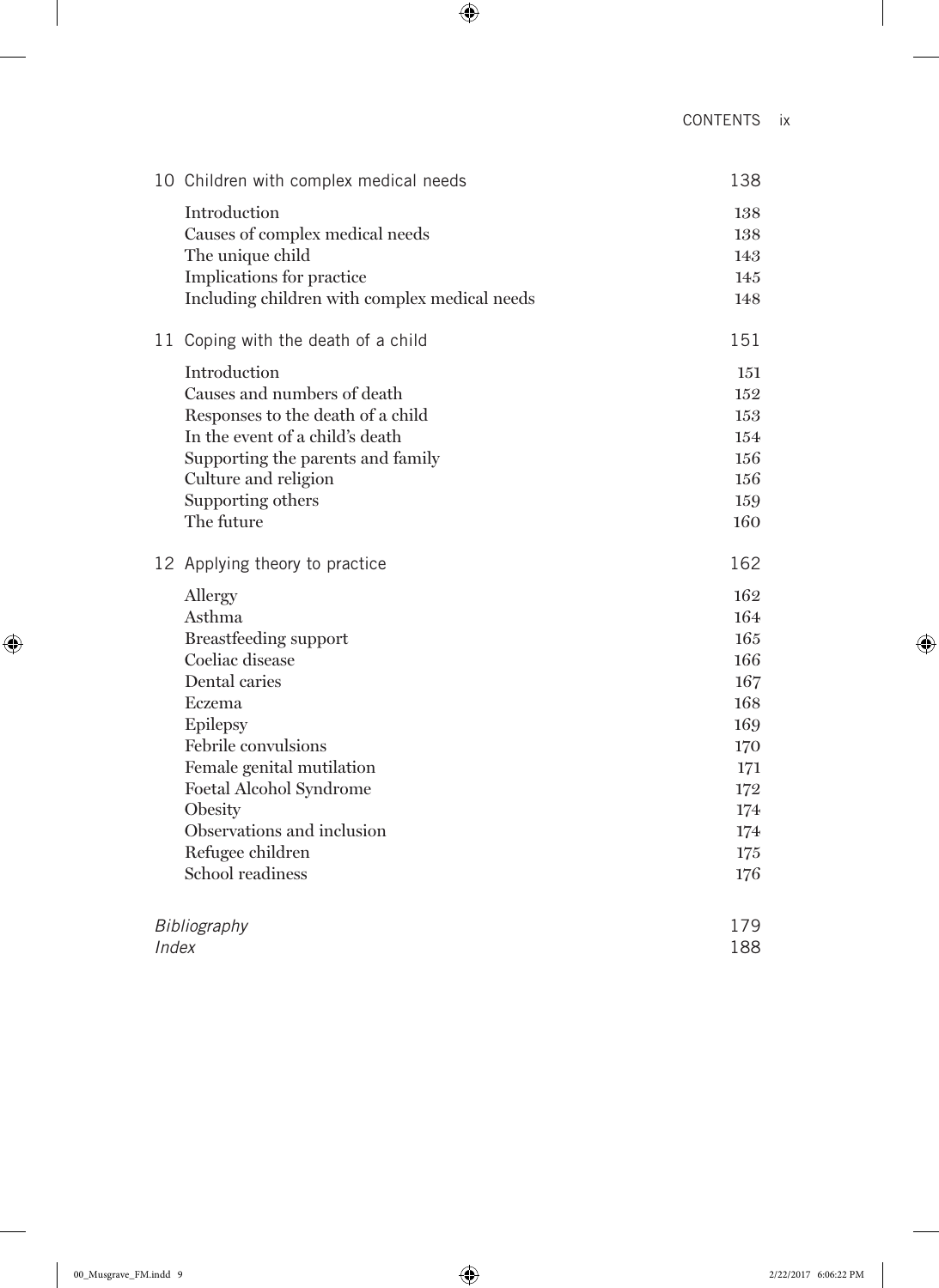# 6 SOCIAL AND EMOTIONAL WELLBEING AND MENTAL HEALTH

 $\textcircled{\scriptsize{*}}$ 

# **CHAPTER AIMS AND OBJECTIVES**

- To discuss the links between social and emotional wellbeing and mental health
- To identify interventions to promote social and emotional wellbeing

As you read this chapter, you are encouraged to consider:

- Your role in promoting good wellbeing in children
- Ways you can work with parents

#### **Introduction**

⊕

Promoting positive wellbeing and preventing mental health problems are a public health issue. At the macro level, the universal services that are available for children's health in the UK aimed at educating adults about promoting good wellbeing and preventing mental health issues are embedded in government strategies. In May 2016, the UK Department for Education appointed a minister with responsibility for mental health. Strategies to address and improve children's mental health go beyond the national picture and extend to global strategies such as the work of Unicef (2013, 2016). At a time of mass migration of people and reports of unaccompanied and displaced children moving around the world, a global awareness of the importance of promoting good wellbeing has never been greater.

In the microsystem, the contribution to children's wellbeing that can be made by practitioners in relation to this area of health is important in helping to minimise the impact of poor mental health on children and on society. Positive social and emotional development and the impact this can have on children's overall development have been a focus of early childhood academics, policy makers and practitioners for many years. In more recent times, the legacy of children not having the ecological system to develop socially and emotionally has become an area of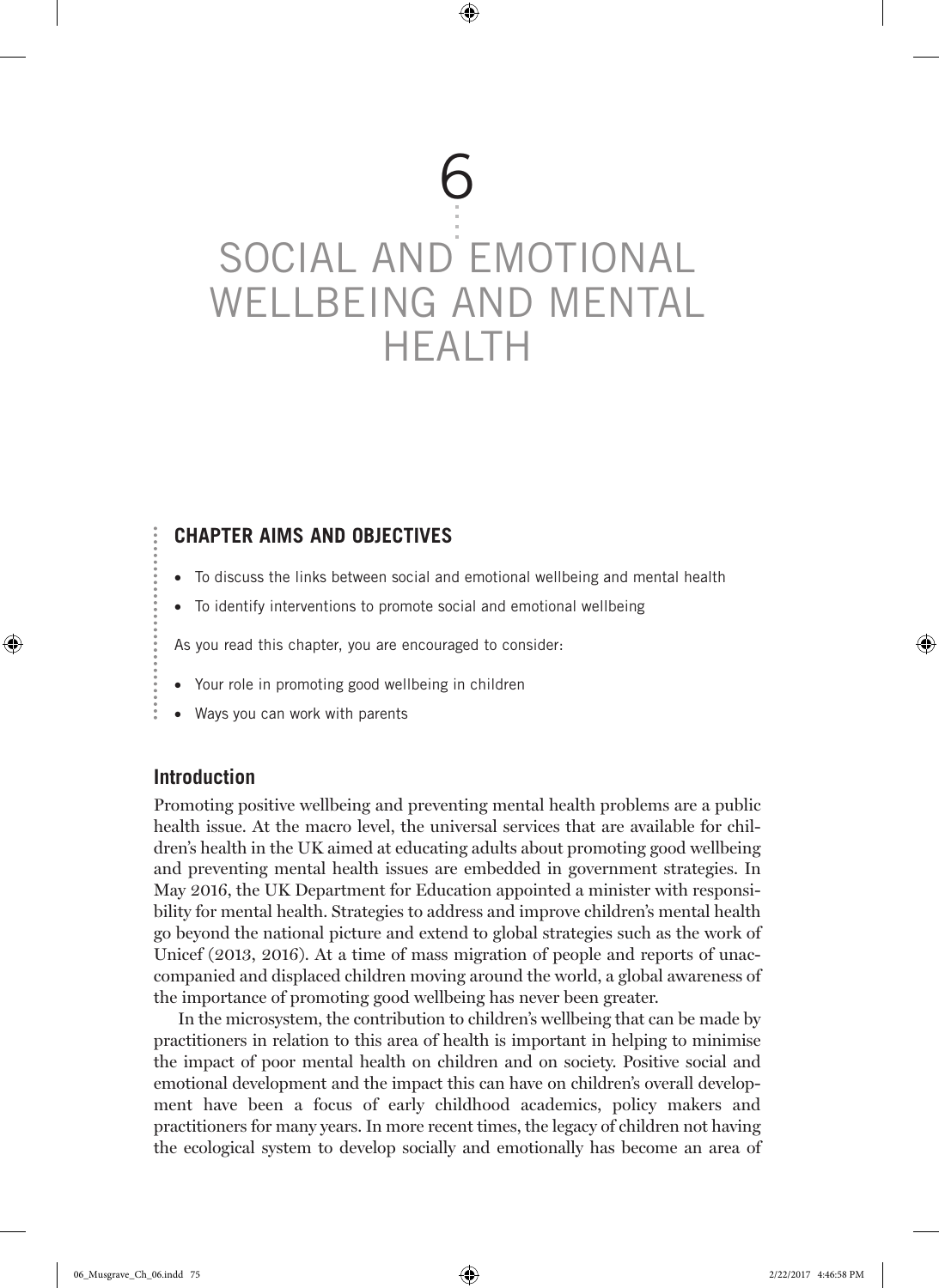concern. There is a link between impaired social and emotional development and an increased risk of mental health issues, both in childhood and into adulthood. Padmore (2016) reminds us that delays or disruptions in children reaching the expected developmental milestones can be a sign that something is amiss. Therefore, your knowledge about children and observations of children can be a useful tool in identifying developmental delay which can impact on wellbeing and mental health.

⊕

#### **Definitions**

It is important to have an understanding of the terms used in relation to children's wellbeing and mental health. The task of defining terms in order to understand their meaning is made even more challenging because of the many different definitions that are offered. A look at the definitions may help to appreciate the links between social and emotional wellbeing and children's mental health:

*Emotional development*: emotional expression, attachment, personality and temperament

*Mental health*: An interpretation of illness and the medicalisation of behaviours considered to be beyond the norm (Burton et al. 2014, p. 4). The term 'mental health' is an umbrella term for a wide range of conditions. Such conditions include: eating disorders, anxiety disorders, psychosis, depression, conduct disorders, neuro-developmental disorders such as attention deficit hyperactivity disorder (ADHD), autistic spectrum conditions (ASC), separation anxiety disorder and selective mutism

*Social development*: understanding of 'self', relationships with others and sociability (Doherty and Hughes 2009)

*Wellbeing*: 'the state of being comfortable, healthy or happy' (*Oxford English Dictionary*, 1998, p. 2096); Statham and Chase (2010, p. 2) define wellbeing as 'generally understood as the quality of peoples' lives ... it is understood in relation to objective measures, such as ... health status'.

# **Rationale for promoting positive social and emotional wellbeing**

The rationale for improving the wellbeing and health of children was outlined in Chapter 1 (see Figure 1.1). In brief, the effort made to improve children's wellbeing in the early years is a financially sound investment both for the individual and for society. Not only does childhood set the foundation for a well-functioning and healthy adulthood, but children ought to be able to experience life in a positive way and flourish as children. On the other hand, children who do not have the foundations for good social and emotional wellbeing are more likely to experience poor wellbeing both in childhood and adulthood.

As Rutter is quoted as saying in Cuthbert, Rayns and Stanley's (2011) NSPCC publication *All Babies Count*, 'early adversity casts a long shadow over children's development'. This assertion is reflected in NICE (2012) health guidance which states that 'a complex range of factors have an impact on social and emotional

⊕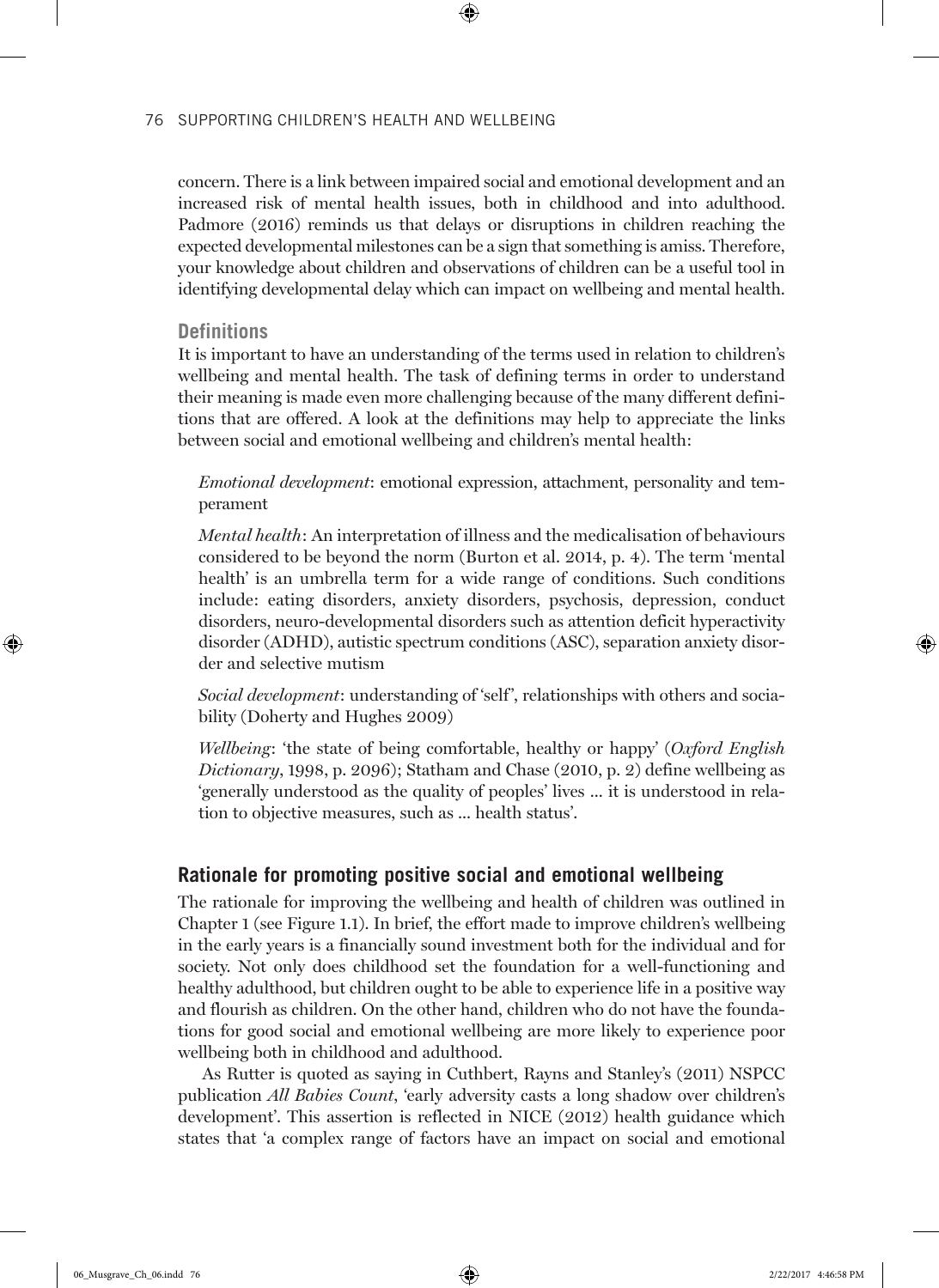| Good wellbeing        | Poor wellbeing                                            |
|-----------------------|-----------------------------------------------------------|
| A good pregnancy      | Prematurity and/or light-for-dates babies                 |
| Infant mental health  | Parental drug and alcohol problems                        |
| Love and attachment   | Parental mental health problems                           |
| Positive parenting    | Parents with low educational attainment                   |
| Self-regulation       | Parents with SEN                                          |
| Opportunities to play | Parents who were looked after as children                 |
|                       | Family relationship problems, including domestic violence |
|                       | Criminality                                               |
|                       | Poor communication and language difficulties              |
|                       | Physical disability                                       |

⊕

**Table 6.1** Factors that influence good versus poor wellbeing (from NICE 2012)

development. Knowledge of these factors can help encourage investment at a population level in early interventions to support health and wellbeing' (p. 7).

Similar NICE guidance (2016a) is directed at helping all professionals, including early years practitioners who work with children who are 'vulnerable' (p. 3), to address poor social and emotional wellbeing.

# **Ingredients of good emotional wellbeing**

Sue Gerhardt writes compellingly about *Why Love Matters* (2004) in her book of the same name. Her work reports on the neuroscientific research that explains how affection and love help to develop pathways in babies' brains which assist in laying the foundations for how we respond to stress in later life. In the 1980s, the plight of the Romanian orphans who were left socially isolated without love and interaction, taught us that babies who have such early experiences are more likely to develop poor social and emotional wellbeing. Chugani et al. (2001) reported that those Romanian babies who had been deprived of love during the first three years of life had little chance of recovering from the lack of brain development, leading to impaired social and emotional development and poor wellbeing. Babies who experience trauma and lack of attachment are at more risk of developing psychiatric disorders in later life. It is important to bear in mind that the factors that contribute to poor wellbeing are not necessarily experienced in isolation. It is often the case that children have overlapping and multiple disadvantages that predispose them to develop poor wellbeing.

*A good pregnancy* for the mother includes a good diet, no smoking, no alcohol or drugs, low stress levels, being in a positive relationship with good levels of support from those around her, not being socio-economically disadvantaged and being in good physical and emotional health. Babies born prematurely or who are light in weight frequently require medical treatment at birth. Early removal from the womb can be a stressful and negative experience for babies which may mean they are more at risk of poor wellbeing.

*Positive infant mental health* is partly developed by *love and attachment* between baby and parents and is seen as a vital ingredient of good mental health for children. Again, premature babies may be disadvantaged because of the need to be incubated and the consequent removal from physical contact with the mother. Interventions

⊕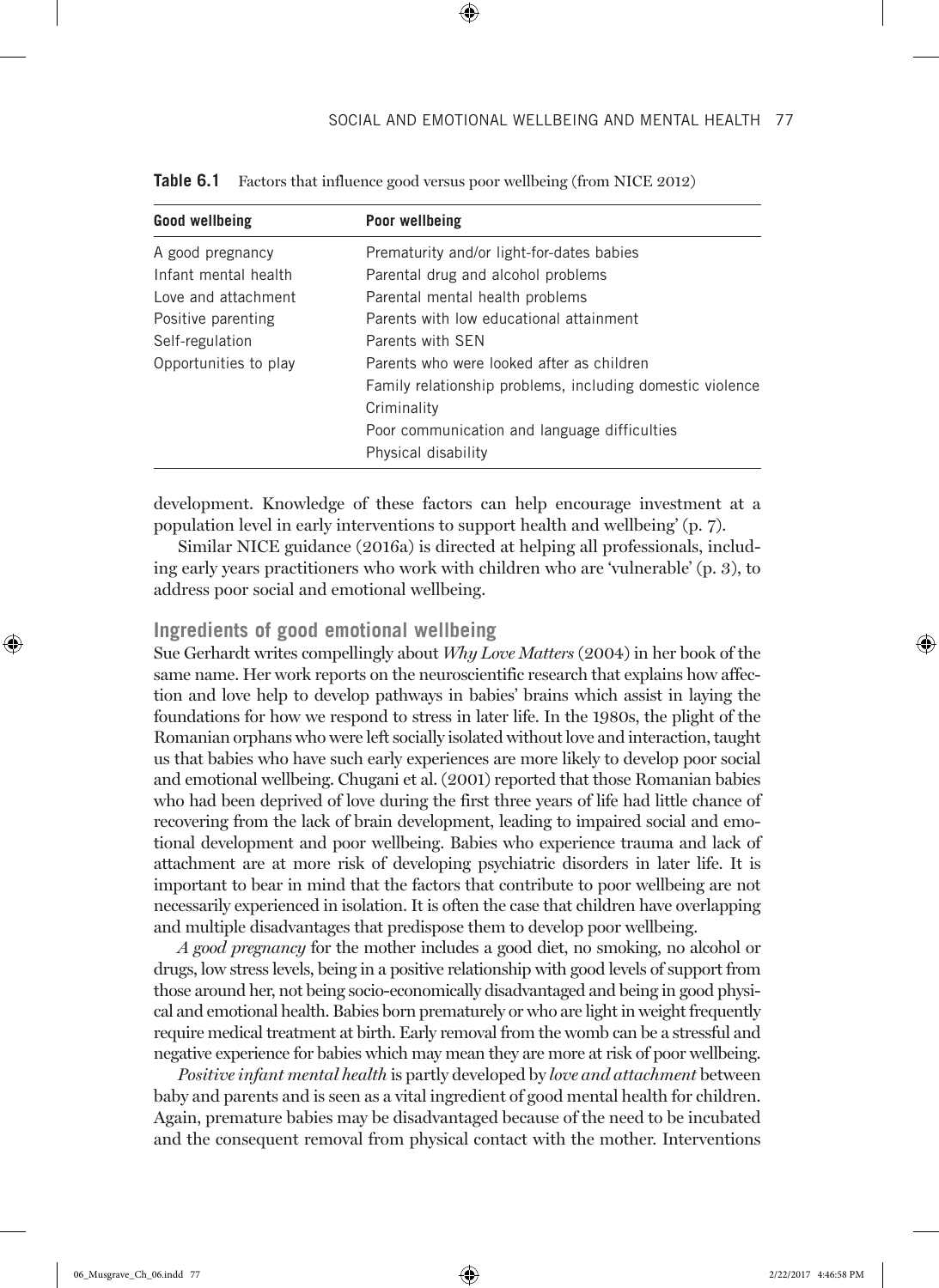such as kangaroo care (skin-to-skin contact) are proving effective in helping to promote infant/parent bonding and attachment, and therefore wellbeing in premature babies (Penn 2015). In addition, premature babies are more likely to need painful and uncomfortable treatments, which are likely to be traumatising for them.

⊕

#### **Positive parenting**

As well as providing love and developing strong attachments, positive parenting includes supporting children to develop resilience. Resilience is the ability to recover quickly from negative events – it is the protection that is learned from having adverse life experiences.

Children's ability to withstand adversity is influenced by how capable they are of developing deep pockets of resilience. The factors that help children to develop good wellbeing can help them to face adversity and overcome what may be negative events in their lives.

*Self-regulation* is the skill of regulating emotions, so that children 'are not hostage to their impulses and emotions, it makes it easier for them to develop friendships, persevere and concentrate, and cope with the stresses of everyday life. Researchers believe it also helps them to do better at school' (Tassoni 2016, p. 34).

# **Pain and wellbeing in children**

Children with chronic and/or complex medical conditions may experience physical pain and this could have an impact on their wellbeing. There is limited literature available about, for example, the effect that the administration of ceaseless injections has on young children. Clark (2003) studied children at 5–8 years of age and her findings report children's experiences of pain as a result of injections. However, she stressed that the pain children experience is not only physical, but also emotional. She claims that emotional pain is experienced because 'injections do violence to the boundaries of self' (p. 31). This could mean that children who experience pain are at greater risk of developing 'poor' emotional wellbeing (NICE 2012, p. 18).

# **Measuring children's wellbeing**

There are other measurements of wellbeing in relation to children's health using child mortality statistics and rates of immunisation uptake. The research does not explore how these objective measurements impact on the quality of children's lives. Unicef (2013) reports objective measurements of children's wellbeing. In the UK, the Office for National Statistics (2016, p. 15) shows how

children are faring in the arenas of life that are important to them, for example, school, family and peer relationships, having autonomy and aspirations for the future. There is a mixed picture, with children reporting relatively high levels of personal wellbeing, and positive relationships with parents. However, there are still areas of concern, such as the proportion of children who report being bullied frequently and the proportion of children reporting symptoms of mental ill-health.

⊕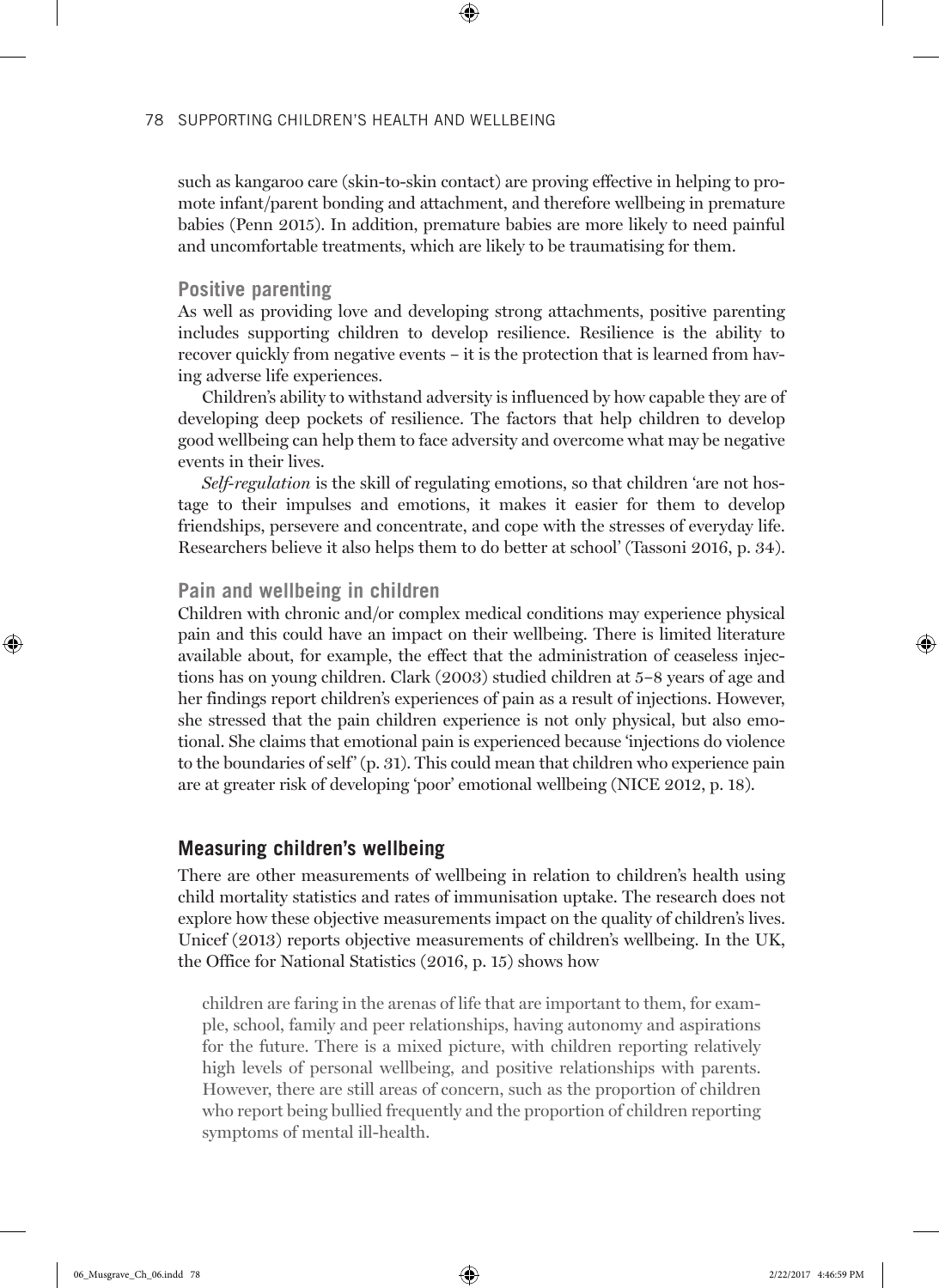The Children's Society Good Childhood Report (2015) includes qualitative data of wellbeing as reported by children. However, the participants are older children and the views of much younger children in the early years are not reported. What is reported as being important to children's wellbeing is having positive relationships. This finding is probably even more relevant to children in the early years in out-of-home childcare settings.

⊕

Laevers and Heylen (2003) measure children's level of wellbeing by assessing their involvement in activities. This highlights the need for practitioners to promote children's wellbeing by minimising the negative effects of health conditions on them, as well as by adapting activities to make them inclusive, thus maximizing participation in early years education. This is particularly important for children with chronic health conditions (discussed in Chapter 9).

The range of perspectives from which the concept of wellbeing can be viewed, and the lack of research into young children's views about wellbeing mean that it is unclear exactly what you need to do in order to promote children's wellbeing. However, what we do know is that relationships are important for young children's wellbeing. The roles of practitioners in relation to promoting positive wellbeing and managing mental health issues bear some similarities. Effective interventions that are currently used in early years settings are discussed below.

# **Research and children's wellbeing**

There is limited research available which can form the basis of developing good practice for practitioners in supporting very young children's health and, therefore, supporting wellbeing. According to Piko and Bak (2006), this is partly because little is known about very young children's understanding of health and wellbeing. In turn, the challenges associated with the ethical issues relating to conducting research with very young children may be a barrier. This highlights the importance of practitioners taking the lead in identifying ways of supporting health and wellbeing.

Whitington et al. (2015) carried out the Wellbeing Classroom Project in Australia. Their participants were 6–8 years old with a range of issues that were impacting on their wellbeing, such as living in poverty and/or the presence of a chronic medical condition, such as asthma. The children's poor wellbeing manifested itself in behaviours causing concern, such as disruptive behaviour or being withdrawn. The aim of the project was to 'evaluate an innovative approach to building an inclusive early years classroom supportive of children's social and emotional development'.

The strategies used in the Wellbeing Classroom Project were to:

- build a classroom community that is safe, inclusive and built on trust
- provide the teacher with professional development, enabling them to model emotional self-regulation
- teach social and emotional skills using play opportunities and soft toys
- provide regular support from a community outreach worker
- enable deep teacher reflection
- involve parents in after school sessions.

06\_Musgrave\_Ch\_06.indd 79 2/22/2017 4:46:59 PM

♠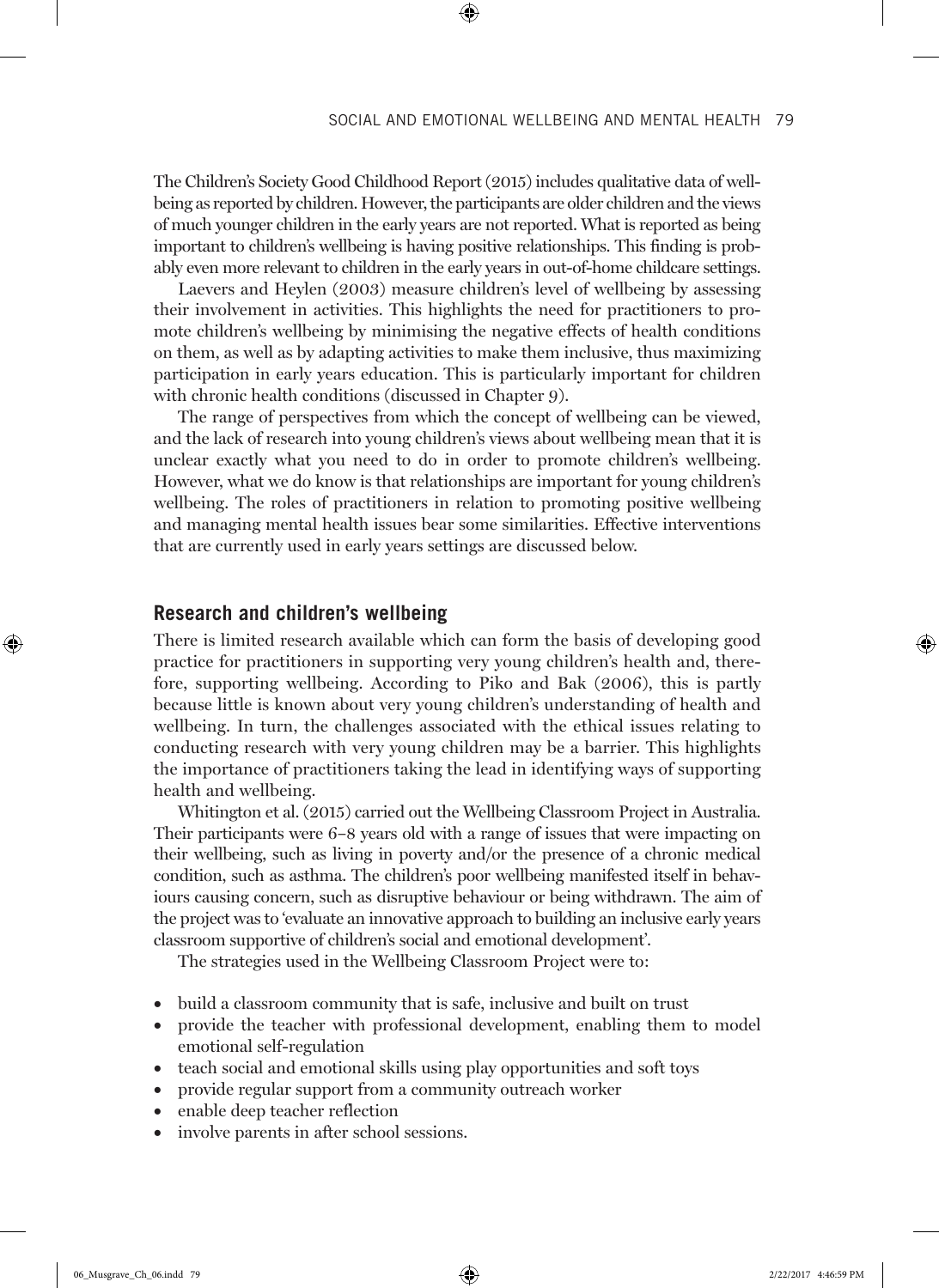The findings showed that by adopting a community-building approach, where children felt a sense of belonging, their academic progress improved.

⊕

# **REFLECTION**

Consider the implications of this research for your practice.

# **Mental health in children**

The imperative is to improve children's wellbeing in order to prevent the increase in the number of children who are exhibiting signs and symptoms of mental health problems. In order to identify your role in understanding and recognising such concerns, the following sections summarise key points in relation to this issue.

#### **Defining mental health conditions in children**

A mental health disorder can be defined as 'a clinically recognisable set of symptoms or behaviours associated with personal functions' (WHO 1992). A mental health condition is not only defined or diagnosed by identifying a set of signs and symptoms, the condition also has an impact on social functioning. The presence of a mental health condition will cause distress and an inability to function within the norms of society.

#### **Diagnosis of mental health conditions in children**

The diagnosis of mental health in children is not straightforward because children's behaviour and the presentation of symptoms can change over time. The diagnosis of a mental health condition can be viewed as a medical model of health and this can be regarded as a stigma for children and their families. However, a diagnosis of a condition can help to understand how to manage the signs and symptoms of the condition and, where appropriate, medication can be prescribed. An important point for you to bear in mind is that if a specific diagnosis is made, this can mean that a child may be eligible for helpful services.

# **Reasons for increased incidence of mental health conditions in children**

Early childhood should be a time for firm foundations to be built for future good mental health and wellbeing, and, for the majority, this happens successfully. However, some children find the periods of growth and change though the life stages difficult. Children who are denied the opportunity to develop 'good' wellbeing are those who are at greater risk of developing mental health issues.

Children who are vulnerable to 'poor' social and emotional wellbeing, and are therefore predisposed to mental ill health, are more likely to have experienced adversity. Such adverse experiences include:

♠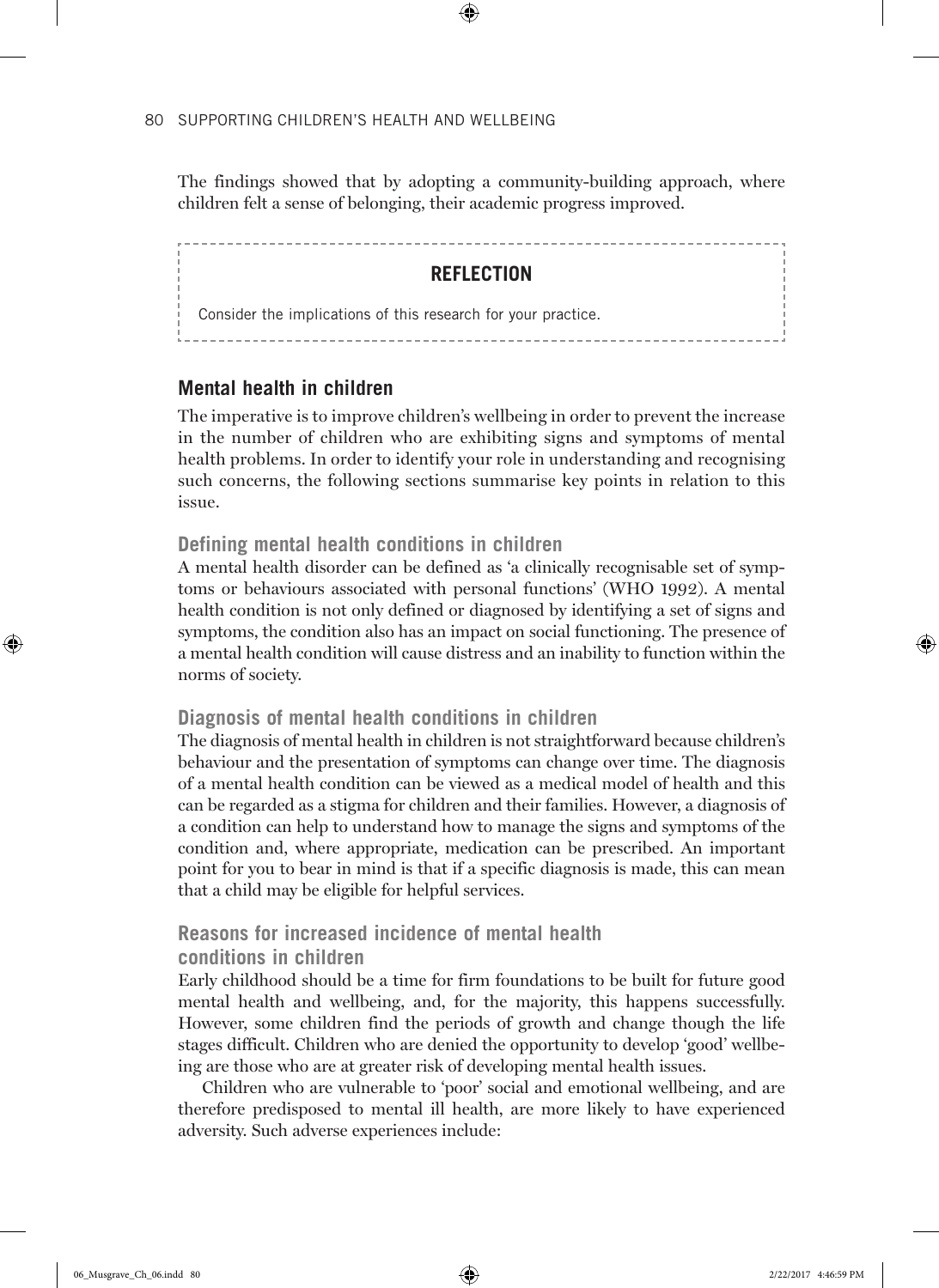- being born prematurely
- living in poverty
- being 'looked after' (according to the NSPCC, half of children who are looked after are thought to have mental health issues)

⊕

- being a refugee
- being affected by certain cultural practices (e.g. witchcraft, genital mutilation)
- having SEN
- living with domestic violence.

#### **The impact of on-going stress**

The body's physiological response to the experience of a stressful situation is to release cortisol. Studies have shown that children who live with domestic violence have high levels of circulating cortisol because of the anxiety and trauma that can accompany the unpredictability of living with a violent person, even if the abuse is not directed at the child. The exposure to domestic violence has implications for children's development and attainment (APPG 2013) and for their long-term health into adulthood.

#### **Recognising mental health disorders**

Mental health problems can present as physical symptoms in children. Such symptoms include: headaches, bed-wetting (enuresis), faecal soiling (encopresis), headaches, tummy aches and sleep disturbance. Changes in children's behaviour may also be indicative of emerging issues, for example isolation and withdrawal, attachment and relationship difficulties. Developmental delay can be a significant sign of mental disturbance.

Depression is a symptom that can affect young children, however it can be hard to detect because the effects on the child's behaviour can be put down to life events such as friendship difficulties and parental separation. Young children with depression may find it difficult to concentrate or cry easily. Depression is not only limited to young children – babies as young as 4 months can experience depression (NSPCC 2016).

#### **Treating mental health disorders**

After diagnosis, the relevant treatment will be decided on. Such treatment can include medication and therapy. An education, health and care (EHC) plan will be an important tool in understanding the aims of treatment and management. As with all medication that is administered in a setting, it is important to understand the aims and side-effects and to follow the administration of medication policy.

#### **Legislation and policy**

Since the start of this century, research from neuroscience has informed child and mental health policy. As outlined in Chapter 3, the Department of Health and the Department for Education are now more frequently issuing joint policy documents. The following are examples of policy and guidance aimed at improving social and emotional wellbeing and preventing mental health problems in children:

♠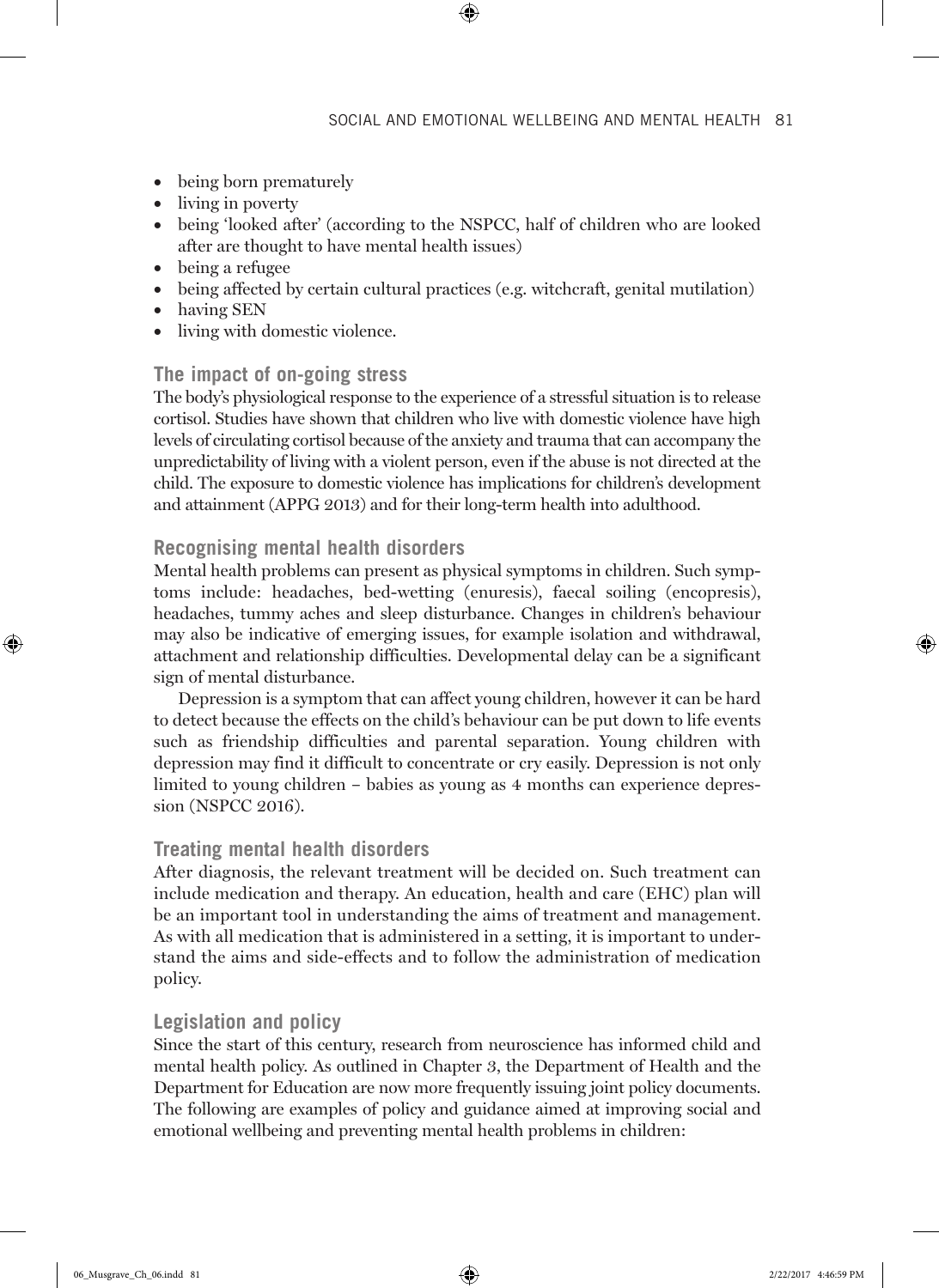• *The Healthy Child Programme: Pregnancy and the first five years of life* includes universal and targeted early interventions to promote the social and emotional wellbeing of babies and young children

⊕

- *The Healthy Child Programme: From 5–19 years* includes priorities to promote emotional health, psychological wellbeing and mental health
- *Early Years Foundation Stage*: personal, social and emotional development is a prime area and the key person approach is a statutory requirement of the framework
- *The National Curriculum*: personal, social, health and economic education (PSHE) is included at each key stage
- *Children and Adolescent Mental Health Services* (CAMHS) is a multi-agency approach to meeting the needs of children with mental health issues; services include voluntary and statutory providers
- *Social and Emotional Wellbeing of Children and Young People in Primary School* (NICE 2008)
- *Future in Mind* (Department of Health/NHS England 2015) government taskforce report on the strategy for improving children's mental health and wellbeing.

#### **Implications for practice**

In contrast to a physical health condition, where a child may display a range of specific signs and symptoms, children with 'poor' emotional development and/or mental health issues can create challenges for practitioners. Their behaviour can be negatively affected, as in Anna's account of Joe (in Case study 6.1).

# **CASE STUDY 6.1**

Joe was 6 and I was on placement at his setting. Joe's dad was in prison and his mum was receiving treatment for alcohol problems and she wasn't coping. Joe was withdrawn a lot of the time and found it difficult to concentrate, but on occasions he would be really angry and become destructive, hitting out and throwing things around. I had been observing him at break and realised that he loved being outdoors. I realised that taking him outside calmed him down; he would shout and run around with his arms out wide, and this opportunity meant he could let off steam. When he went back in, he was much calmer and was able to engage with the activities. I suggested that I could take him outside regularly for a few minutes before he started becoming destructive. This worked and Joe was much happier.

# **REFLECTION**

- Consider how Anna's intervention helped Joe, the teacher and the other children in Joe's class.
- What are the implications of Joe's response to his situation for Joe's inclusion in his education?

♠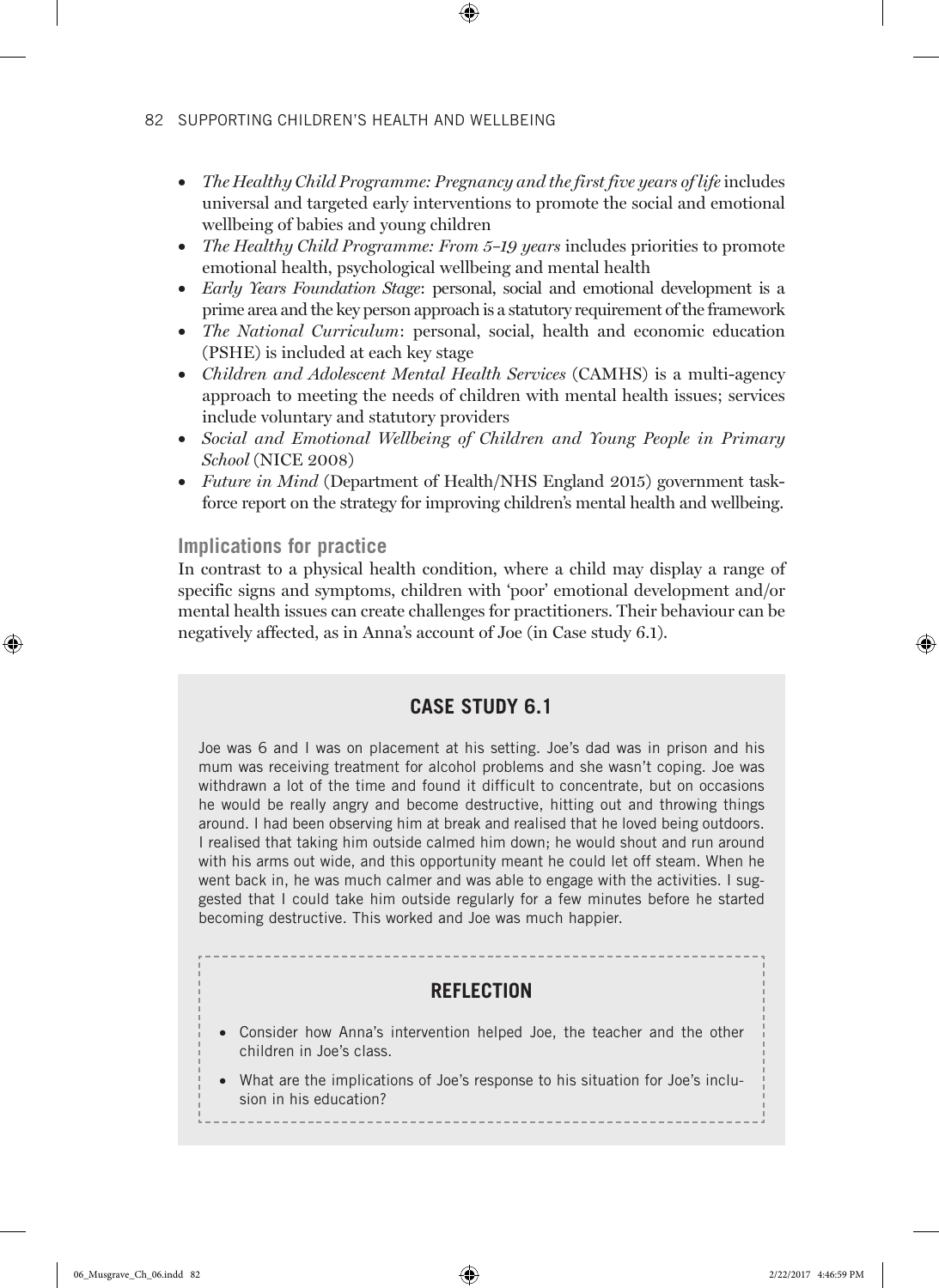# **Impact on practitioners**

Page (Nutbrown and Page 2008) discusses her notion of 'professional love' (p. 184), which she describes as the emotions that practitioners have for the children with whom they work. This is a notion that goes beyond the regulatory requirements of the role of the key person. Increasing numbers of children with emotional and mental health problems mean that the key person may be the one who knows the child best and may be the only one who shows them love. This raises important issues for you to consider because there is an emotional cost that accompanies loving children. This is especially relevant to children who have emotional difficulties and mental health conditions.

⊕

# **Setting approaches**

The ethics and values of many early years settings lend themselves to developing an environment that can nurture positive social and emotional development. Consistent approaches and reliable adults do much to give children confidence and promote a sense of security. Some of the approaches that can be beneficial in promoting social and emotional wellbeing and improving mental health are as follows:

#### **Knowledge and training**

♠

In order to be able to promote the social and emotional wellbeing of babies and children, it is important that you have an understanding of this aspect of children's health. The Wave Trust/DfE report (APPG 2013) highlights the importance of practitioners having knowledge of child development in pregnancy and early infancy to 'develop awareness of how the first two years of life are critical to a child's development' (p. 7). The report goes on to recommend that at least one practitioner should have additional competence in infant mental health.

#### **Implementing the key person approach**

The importance of children experiencing positive relationships with adults has been outlined above. In the absence of their parents when in out-of-home settings, it is vital that there is the opportunity for those taking the place of parents to develop positive, loving relationships with the children. Such relationships are even more important for those children who are living in disadvantaged circumstances and who do not benefit from having loving family bonds at home. Therefore, it is vital that the key person approach is implemented in a meaningful way that serves the needs of the child and helps children to develop positive social and emotional wellbeing.

#### **Taking a holistic approach to promoting positive mental health**

Promoting positive social and emotional wellbeing can start by addressing the basic needs of children. Maslow (1954) pointed out that if humans do not have their physical needs met, it becomes difficult to address and meet their emotional needs. The universal approach to promoting good social and emotional wellbeing is embedded in the aims of the EYFS. For example, promoting physical activity, especially in an outdoor environment, is helpful to the development of good wellbeing in children.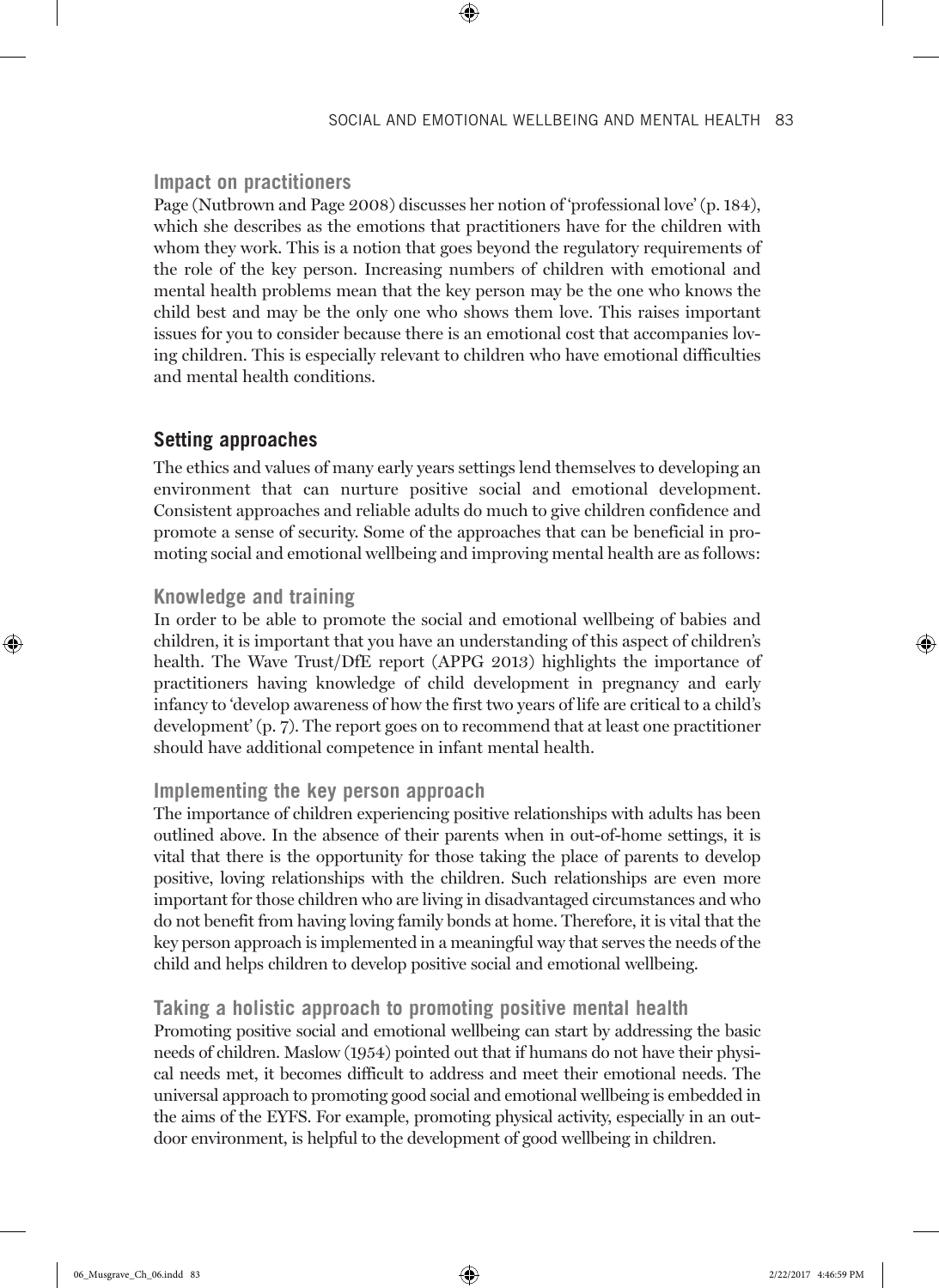## **Considering related aspects of physical health**

When addressing poor mental health, it is important that aspects of physical health are taken into account as well, for example a child who is experiencing pain because of poor dental care is likely to have a reduced sense of wellbeing.

 $\textcircled{\scriptsize{*}}$ 

#### *Sleep*

Sleep is important for children's overall development. Therefore, children who experience sleep disturbance may be prone to developing mental health problems. For example, this may be the result of living in a chaotic home where routines are not in place, or experiencing sleep disturbance as a consequence of coughing at night because of uncontrolled asthma.

#### *Diet*

♠

A good diet is important for promoting good wellbeing. Missing out on eating breakfast and feeling hungry means that concentration will be difficult, achievement may be less and children can feel deflated and develop low selfesteem and poor wellbeing. Practical solutions to ensuring children are well nourished, such as breakfast clubs and the provision of free school meals, can be considered as important interventions to maintain good wellbeing and positive mental health.

# *Communication*

Providing opportunities to develop their speech and communication is essential for children's wellbeing. Frustration caused by a lack of communication can have a negative impact on children's emotions. The reasons why a child may have poor communication need to be identified, for example poor dental hygiene may be a source of embarrassment (see 'dental caries' in Chapter 12). Such opportunities for children to speak and be heard include circle or golden time.

# **Therapeutic interventions**

#### **A student's view**

Emma Rhymer gives her reflections on therapeutic interventions:

The provision of emotional support within early years settings is a vital component of ensuring high quality experiences for children and their families. This is of particular interest to me, as through my previous placements and through my current professional role supporting a young child with additional needs I have been exploring emotional development and support and seen its positive impacts on the quality of practice.  $\leq$ 

Goleman suggests a well-rounded person experiences a myriad of emotions, ranging from joy to despair. Being able to recognise and understand your own feelings helps you 'tune into' and recognise and empathise with the feelings of others; equally, if you struggle to understand your own feelings you will find it difficult to understand those of others (Goleman 1995). Therefore, the more a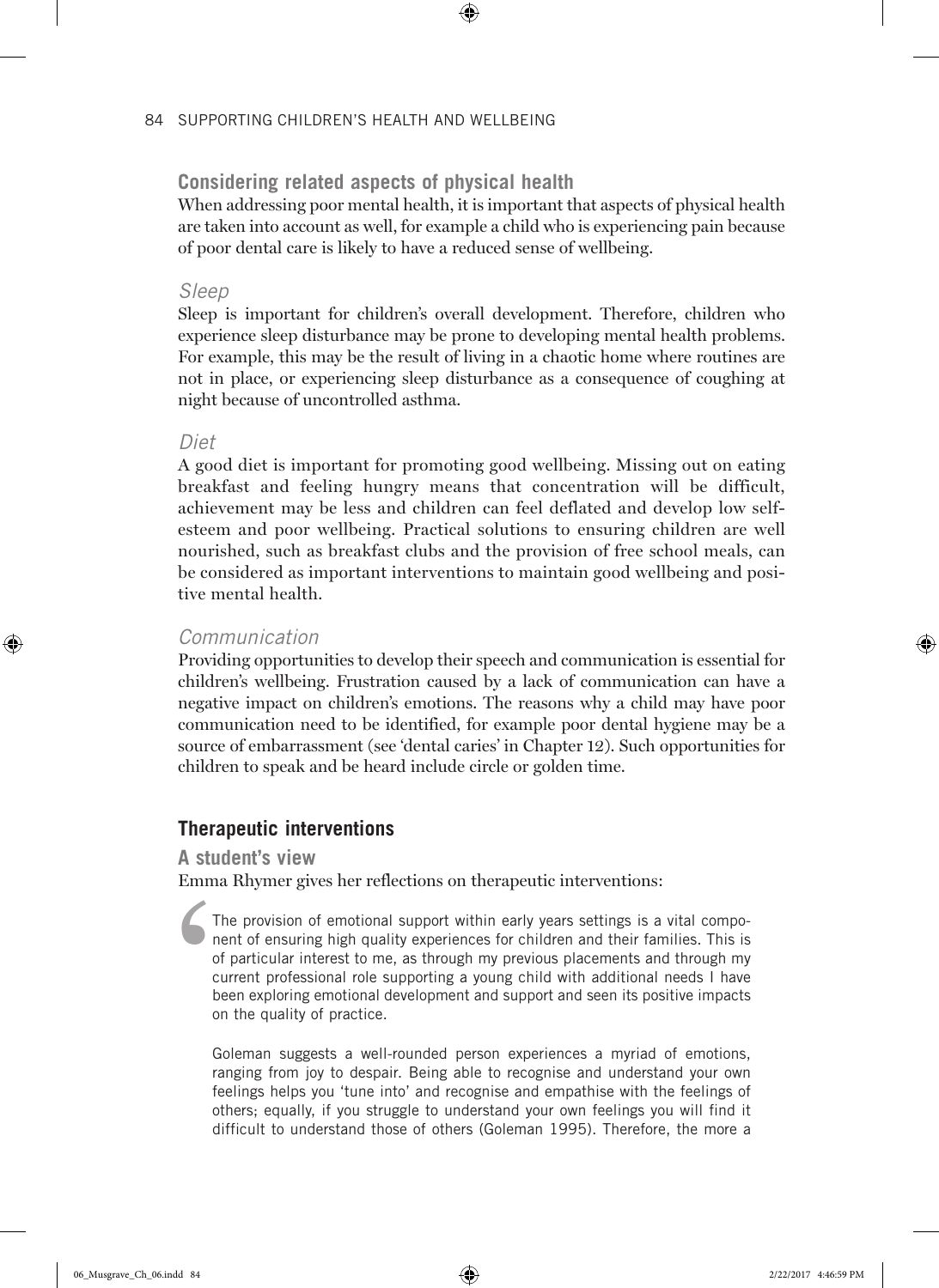child can understand their own feelings, the more likely they are to be able to anticipate how their actions may make others feel.

⊕

Fink et al. (2015, p. 502) state in their research ... 'emotional problems are on the rise'. This was also indicated by the head of my setting's Thrive team. This team is dedicated to 'prepare children and young people for life's emotional ups and downs' (The Thrive Approach 2016 online). In conversation with the head of the team, when discussing emotional wellbeing, she said: 'More children are coming through the school suffering from anxiety and a range of emotional issues, the most I have seen in my professional career'.

Within practice, I have seen practitioners ensuring high-quality emotional support. The above-mentioned Thrive team has collaborated with class teachers to create 'calm boxes'. These are sensory boxes for the children to use when they are feeling anxious or upset. The team shared its knowledge and expertise with the teachers, and together the practitioners (myself included) reflected on what in the box went well and whether certain items appeared more effective than others. Through sharing our reflections, we may extend our knowledge and understanding (Appleby 2010).

# **REFLECTION**

- What are the difficulties that some parents may face in meeting the basic needs of their children? **)**<br>
<br>
<br>
<br>
<br>
<br>
<br>
<br>
<br>
<br><br><br><br><br><br><br><br>
- How can you work with parents who do not have routines that provide for their children's basic needs?

# **Play and play therapy**

The place of play and your role in providing opportunities to support children's health and wellbeing is discussed in detail in Chapter 5. A health condition, whether physical or mental, can create anxiety for children, consequently play opportunities in childhood are important. However, not all children have the chance to play and they may only get such opportunities having developed significant mental health problems. Play therapy interventions may be necessary and can be a valuable tool to help children to process emotions. Play therapists are specialists in working with children who have emotional difficulties and mental health conditions. Puppets or empathy dolls can be useful too.

#### **Reading stories**

Reading stories to young children can be an opportunity for them to relax and allow them to enter an imaginary world which can have a positive impact on their wellbeing. Jessica Kingsley Publishers have a range of books for children who are experiencing events that are likely to impact on their wellbeing and mental health. For example, *Little Meerkat's Big Panic* (Evans 2016) is an illustrated storybook for children aged 2–6 who are experiencing stress, anxiety and panic. The book offers easy strategies for children and guidance for parents to follow to reduce anxiety.

♠